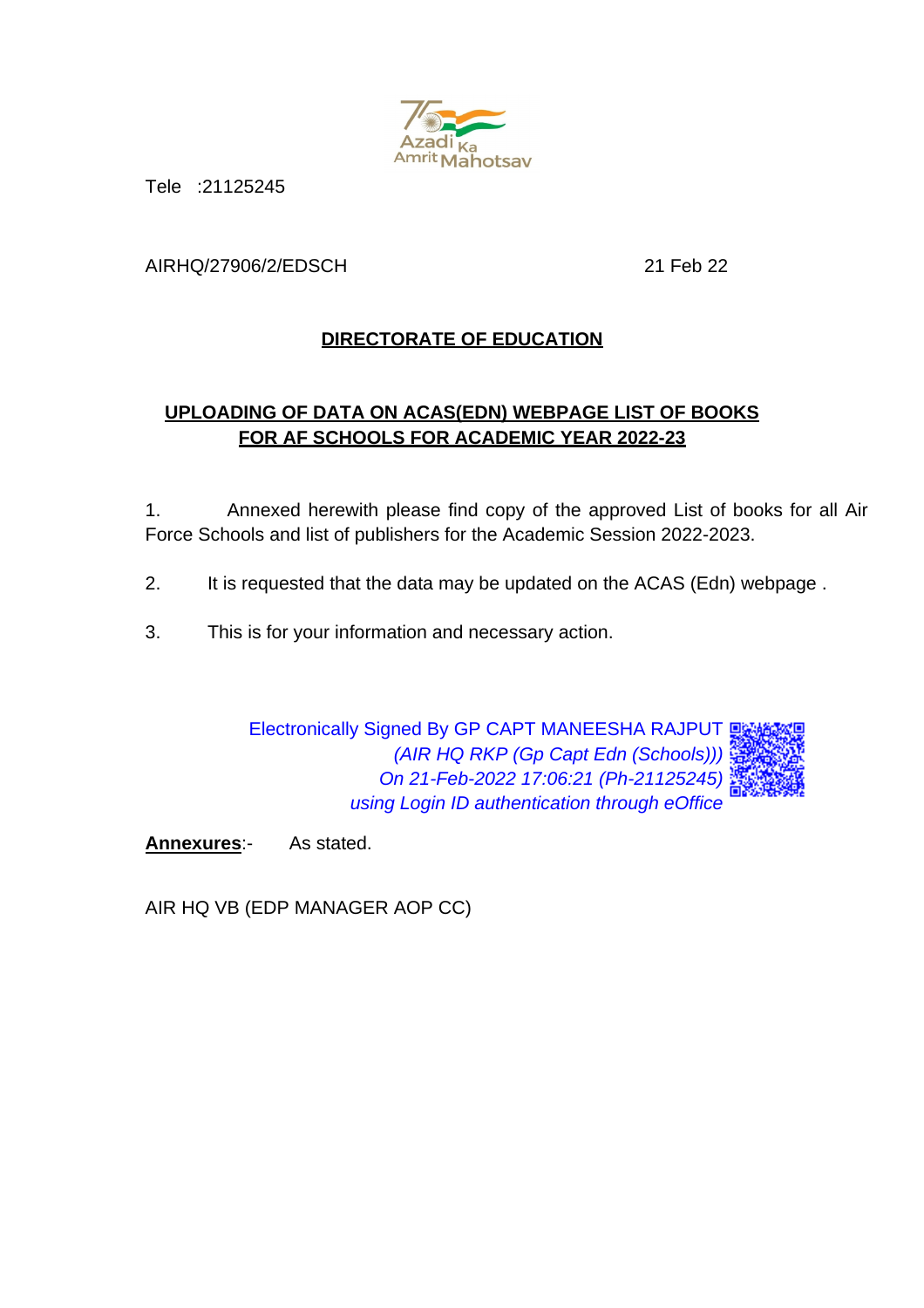**CLASS – LKG : MAIN BOOKS**

| <b>SI No</b> | <b>Subject</b>                 | <b>Title</b>                                | <b>MRP</b> | <b>AF School</b>     | <b>Publisher</b>            |
|--------------|--------------------------------|---------------------------------------------|------------|----------------------|-----------------------------|
| (a)          |                                | OODLE BOOK 1                                |            | <b>Edition Price</b> |                             |
| (b)          | <b>AND</b>                     | OODLE BOOK 2                                |            |                      |                             |
| (c)          | ဖွ                             | OODLE BOOK 3                                |            |                      |                             |
| (d)          | $\rm \ddot{\rm \odot}$<br>KIT) | OODLE BOOK 4                                |            |                      |                             |
| (e)          | $rac{6}{20}$                   | OODLE BOOK 5                                |            |                      |                             |
| (f)          | щ<br>ී උ                       | <b>HINDI</b>                                |            | 715                  | <b>MADHUBUN EDUCATIONAL</b> |
| (g)          | $\overline{O}$<br><b>LES</b>   | <b>OODLE WORK BOOK</b>                      | 1300       |                      | <b>BOOKS</b>                |
| (h)          | ∢<br>ξ                         | COUNT AND WRITE 100 - 200                   |            |                      |                             |
| (j)          | LETE<br>ONE<br>δĿ              | PRACTICE BOOK READ AND LEARN(PHONIC BOOK 1) |            |                      |                             |
| (k)          |                                | PRACTICE BOOK READ AND WRITE (CURSIVE)      |            |                      |                             |
| (1)          | (COMP)                         | <b>ODDLE BOOK OF RHYMES AND STORIES</b>     |            |                      |                             |
| (m)          |                                | <b>ACTIVITY KIT</b>                         |            |                      |                             |

#### **CLASS- UKG: MAIN BOOKS**

| <b>SI No</b> | <b>Subject</b>                               | Title                                                          | <b>MRP</b> | <b>AF School</b><br><b>Edition Price</b> | <b>Publisher</b> |                             |  |  |
|--------------|----------------------------------------------|----------------------------------------------------------------|------------|------------------------------------------|------------------|-----------------------------|--|--|
| (a)          |                                              | <b>DOODLE BOOK 1</b>                                           |            |                                          |                  |                             |  |  |
| (b)          | ACTIVITY<br>쁜                                | DOODLE BOOK 2                                                  |            |                                          |                  |                             |  |  |
| (c)          | ப்                                           | DOODLE BOOK 3                                                  |            |                                          |                  |                             |  |  |
| (d)          | OMP                                          | DOODLE BOOK 4                                                  |            |                                          |                  |                             |  |  |
| (e)          | $\sum_{i=1}^{n}$<br>$\overline{O}$           | DOODLE BOOK 5                                                  |            |                                          |                  |                             |  |  |
| (f)          |                                              | <b>HINDI</b>                                                   |            |                                          |                  |                             |  |  |
| (g)          | (SET)<br>AND<br>KIT)                         | DOODLE WORK BOOK                                               | 1349       | 742                                      |                  | <b>MADHUBUN EDUCATIONAL</b> |  |  |
| (h)          | щ                                            | PRACTICE BOOK PLAY WITH NUMBERS                                |            |                                          |                  | <b>BOOKS</b>                |  |  |
| (j)          | <b>BOOKS</b><br>ā<br>O                       | PRACTICE BOOK READ AND LEARN(PHONIC BOOK 2)                    |            |                                          |                  |                             |  |  |
| (k)          | ≏                                            | PRACTICE BOOK READ AND WRITE SENTENCES                         |            |                                          |                  |                             |  |  |
|              | p<br>Z<br>∢                                  | (CURSIVE)                                                      |            |                                          |                  |                             |  |  |
| (1)          | ပ<br><b>T3S</b>                              | DOODLE BOOK OF RHYMES AND STORIES                              |            |                                          |                  |                             |  |  |
| (M)          |                                              | <b>ACTIVITY KIT</b>                                            |            |                                          |                  |                             |  |  |
|              | <b>CLASS UKG: COMPULSORY ADDITIONAL BOOK</b> |                                                                |            |                                          |                  |                             |  |  |
| (m)          |                                              | LIFE SKILL & VALUE EDUCATION<br>MY BEGINNERS' SAFETY WORK BOOK |            | 210                                      | 168              | <b>EDUSYNERGIES</b>         |  |  |

N | MY BEGINNERS' SAFETY WORK BOOK | 210 | 168 | EDUSYNERGIES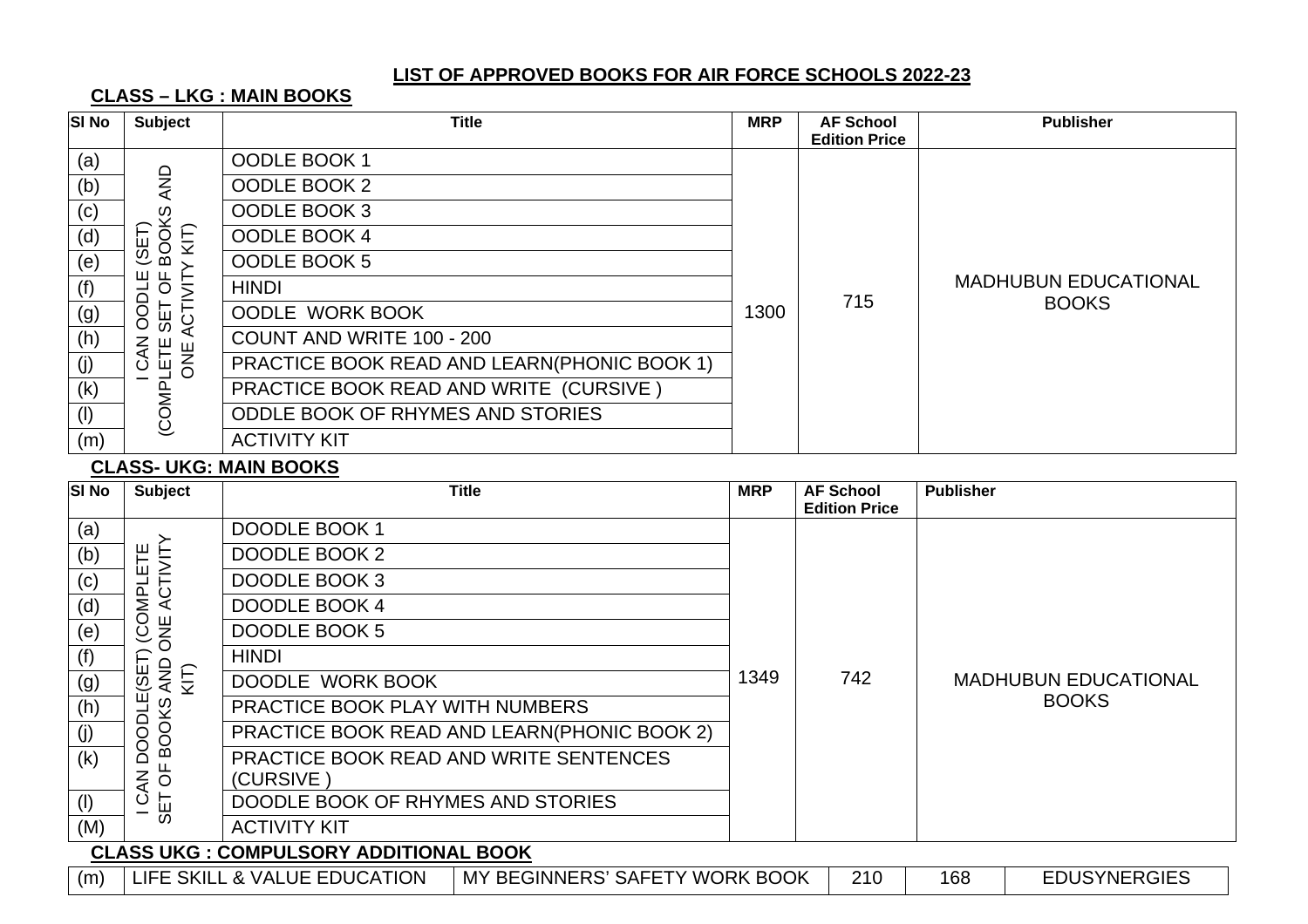# **CLASS I : MAIN BOOKS**

| <b>SL</b><br><b>NO</b> | <b>SUBJECT</b>             | <b>TITLE</b>                             | <b>MRP</b> | <b>AIR FORCE</b><br><b>SCHOOL</b><br><b>EDITION</b><br><b>PRICE</b> | <b>PUBLISHER</b>      |
|------------------------|----------------------------|------------------------------------------|------------|---------------------------------------------------------------------|-----------------------|
|                        | <b>ENGLISH COURSE BOOK</b> | <b>ENGLISH ALIVE COURSE BOOK 1</b>       | 353        | 185                                                                 | <b>HARPER COLLINS</b> |
| $2^{\circ}$            | <b>ENGLISH GRAMMAR</b>     | <b>ENGLISH GRAMMAR AND COMPOSITION 1</b> | 199        | 130                                                                 | <b>HARPER COLLINS</b> |
| 3                      | <b>ENGLISH WORK BOOK</b>   | <b>ENGLISH ALIVE WORK BOOK 1</b>         | 199        | 110                                                                 | <b>HARPER COLLINS</b> |
| 4                      | <b>HINDI</b>               | NAV DEEPSHIKHA 1                         | 150        | 90                                                                  | APC BOOKS             |
| 5                      | <b>HINDI VYAKARAN</b>      | <b>VYAKARAN SOPAN 1</b>                  | 100        | 60                                                                  | APC BOOKS             |
| 6                      | <b>EVS</b>                 | <b>NATURE WINDOW-1</b>                   | 240        | 168                                                                 | <b>SOMSUDHA</b>       |
|                        | <b>MATH</b>                | <b>MATH MAGIC 1</b>                      |            |                                                                     | <b>NCERT</b>          |

# **CLASS I : COMPULSORY ADDITIONAL BOOK**

| LIFE SKILL & VALUE EDN   | MY FIRST SAFETY WORK BOOK                     | 210 | 168 | <b>EDUSYNERGIES</b>   |
|--------------------------|-----------------------------------------------|-----|-----|-----------------------|
| ART & CRAFT              | <b>BEGIN WITH ART-1</b>                       | 140 | 98  | <b>SOM SUDHA</b>      |
| <b>COMPUTER</b>          | KEYBOARD WINDOWS 7 OFFICE 2013 EDITION BOOK 1 | 240 | 145 | <b>OXFORD</b>         |
| <b>GENERAL KNOWLEDGE</b> | <b>KNOWLEDGE LIGHTHOUSE 1</b>                 | 255 | 120 | <b>HARPER COLLINS</b> |
| <b>HINDI SULEKH</b>      | RAINBOW-HINDI BHAG A                          | 112 | 67  | APC BOOKS             |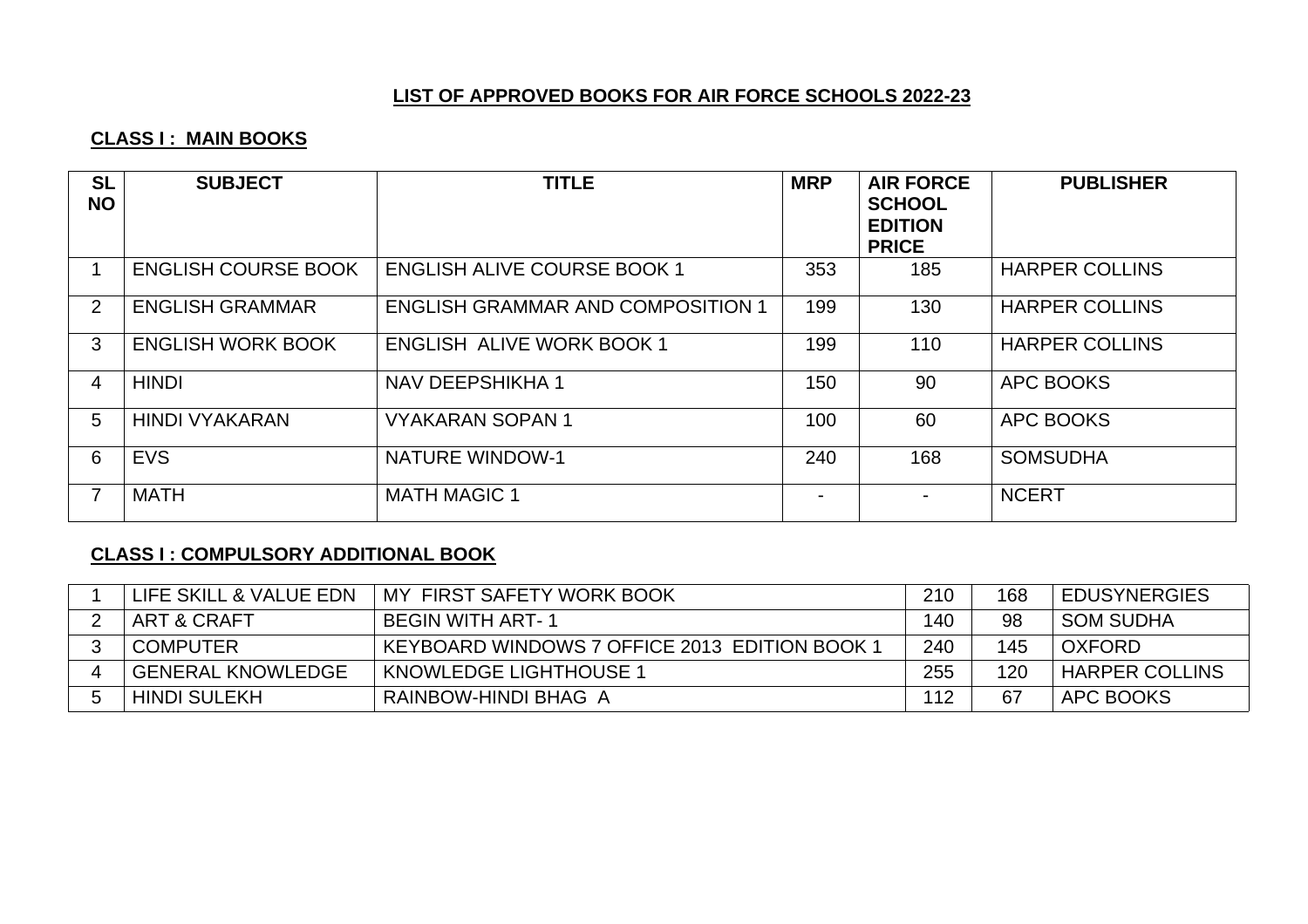# **CLASS- II : MAIN BOOKS**

| <b>SI No</b>   | <b>Subject</b>             | <b>Title</b>                             | <b>MRP</b> | <b>AFS</b><br><b>Edition</b> | <b>Publisher</b>      |
|----------------|----------------------------|------------------------------------------|------------|------------------------------|-----------------------|
|                |                            |                                          |            | <b>Price</b>                 |                       |
|                | <b>ENGLISH COURSE BOOK</b> | <b>ENGLISH ALIVE COURSE BOOK 2</b>       | 375        | 190                          | <b>HARPER COLLINS</b> |
| $\overline{2}$ | <b>ENGLISH GRAMMAR</b>     | <b>ENGLISH GRAMMAR AND COMPOSITION 2</b> | 215        | 140                          | <b>HARPER COLLINS</b> |
| 3              | <b>ENGLISH WORK BOOK</b>   | <b>ENGLISH ALIVE WORK BOOK 2</b>         | 210        | 115                          | <b>HARPER COLLINS</b> |
| $\overline{4}$ | <b>HINDI</b>               | NAV DEEPSHIKHA 2                         | 160        | 95                           | APC BOOKS             |
| 5              | <b>HINDI VYAKARAN</b>      | <b>VYAKARAN SOPAN 2</b>                  | 108        | 65                           | <b>APC BOOKS</b>      |
| 6              | <b>EVS</b>                 | <b>NATURE WINDOW-2</b>                   | 260        | 182                          | <b>SOMSUDHA</b>       |
|                | <b>MATH</b>                | <b>MATH MAGIC 2</b>                      |            | $\blacksquare$               | <b>NCERT</b>          |

# **CLASS II: COMPULSORY ADDITIONAL BOOK**

|   | LIFE SKILL & VALUE       | MY SECOND SAFETY WORK BOOK                    | 210 | 168 | <b>EDUSYNERGIES</b>   |
|---|--------------------------|-----------------------------------------------|-----|-----|-----------------------|
|   | <b>EDUCATION</b>         |                                               |     |     |                       |
| 2 | ART & CRAFT              | <b>BEGIN WITH ART-2</b>                       | 140 | 98  | <b>SOM SUDHA</b>      |
| 3 | <b>COMPUTER</b>          | KEYBOARD WINDOWS 7 OFFICE 2013 EDITION BOOK 2 | 285 | 170 | <b>OXFORD</b>         |
|   | <b>GENERAL KNOWLEDGE</b> | KNOWLEDGE LIGHTHOUSE 2                        | 255 | 125 | <b>HARPER COLLINS</b> |
| 5 | <b>HINDI SULEKH</b>      | RAINBOW-HINDI BHAG B                          | 140 | 84  | APC BOOKS             |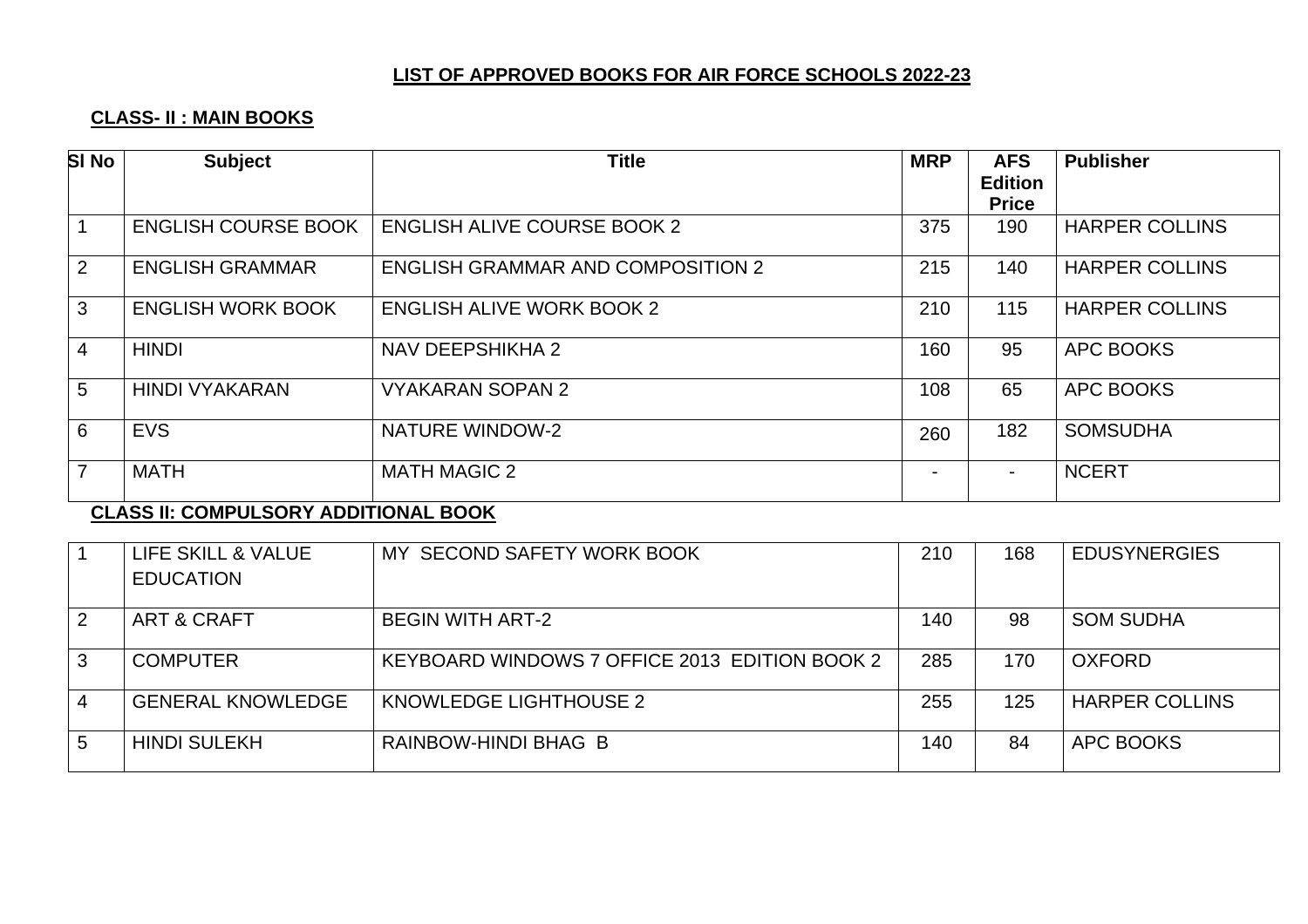# **CLASS- III : MAIN BOOKS**

| <b>SL No</b>   | <b>Subject</b>             | <b>Title</b>                                  | <b>MRP</b> | <b>Air Force</b><br><b>School</b><br><b>Edition</b><br><b>Price</b> | <b>Publisher</b>      |
|----------------|----------------------------|-----------------------------------------------|------------|---------------------------------------------------------------------|-----------------------|
|                | <b>ENGLISH COURSE BOOK</b> | <b>ENGLISH ALIVE COURSE BOOK 3</b>            | 392        | 195                                                                 | <b>HARPER COLLINS</b> |
| $\overline{2}$ | <b>ENGLISH GRAMMAR</b>     | <b>ENGLISH GRAMMAR AND COMPOSITION 3</b>      | 225        | 150                                                                 | <b>HARPER COLLINS</b> |
| 3              | <b>ENGLISH READER</b>      | <b>ENGLISH ALIVE LITERATURE READER BOOK 3</b> | 193        | 90                                                                  | <b>HARPER COLLINS</b> |
| 4              | <b>ENGLISH WORK BOOK</b>   | <b>ENGLISH ALIVE WORK BOOK 3</b>              | 220        | 120                                                                 | <b>HARPER COLLINS</b> |
| 5              | <b>HINDI</b>               | NAV DEEP SHIKHA 3                             | 170        | 100                                                                 | APC BOOKS             |
| 6              | <b>HINDI VYAKARAN</b>      | <b>VYAKARAN SOPAN 3</b>                       | 150        | 90                                                                  | APC BOOKS             |
| 7              | <b>EVS</b>                 | LOOKING AROUND                                |            | ۰.                                                                  | <b>NCERT</b>          |
| 8              | <b>MATH</b>                | <b>MATH MAGIC</b>                             |            |                                                                     | <b>NCERT</b>          |

#### **CLASS- III : COMPULSORY ADDITIONAL BOOK**

| LIFE SKILL & VALUE EDUCATION | MY THIRD SAFETY WORK BOOK                                      | 210 | 168 | <b>EDUSYNERGIES</b>   |
|------------------------------|----------------------------------------------------------------|-----|-----|-----------------------|
| ART & CRAFT                  | <b>BEGIN WITH ART-3</b>                                        | 140 | 98  | <b>SOM SUDHA</b>      |
| <b>COMPUTER</b>              | <b>KEYBOARD WINDOWS 7 OFFICE 2013</b><br><b>EDITION BOOK 3</b> | 380 | 230 | <b>OXFORD</b>         |
| <b>GENERAL KNOWLEDGE</b>     | KNOWLEDGE LIGHTHOUSE 3                                         | 270 | 130 | <b>HARPER COLLINS</b> |
| <b>HINDI SULEKH</b>          | RAINBOW-HINDI BHAG C                                           | 140 | 84  | APC BOOKS             |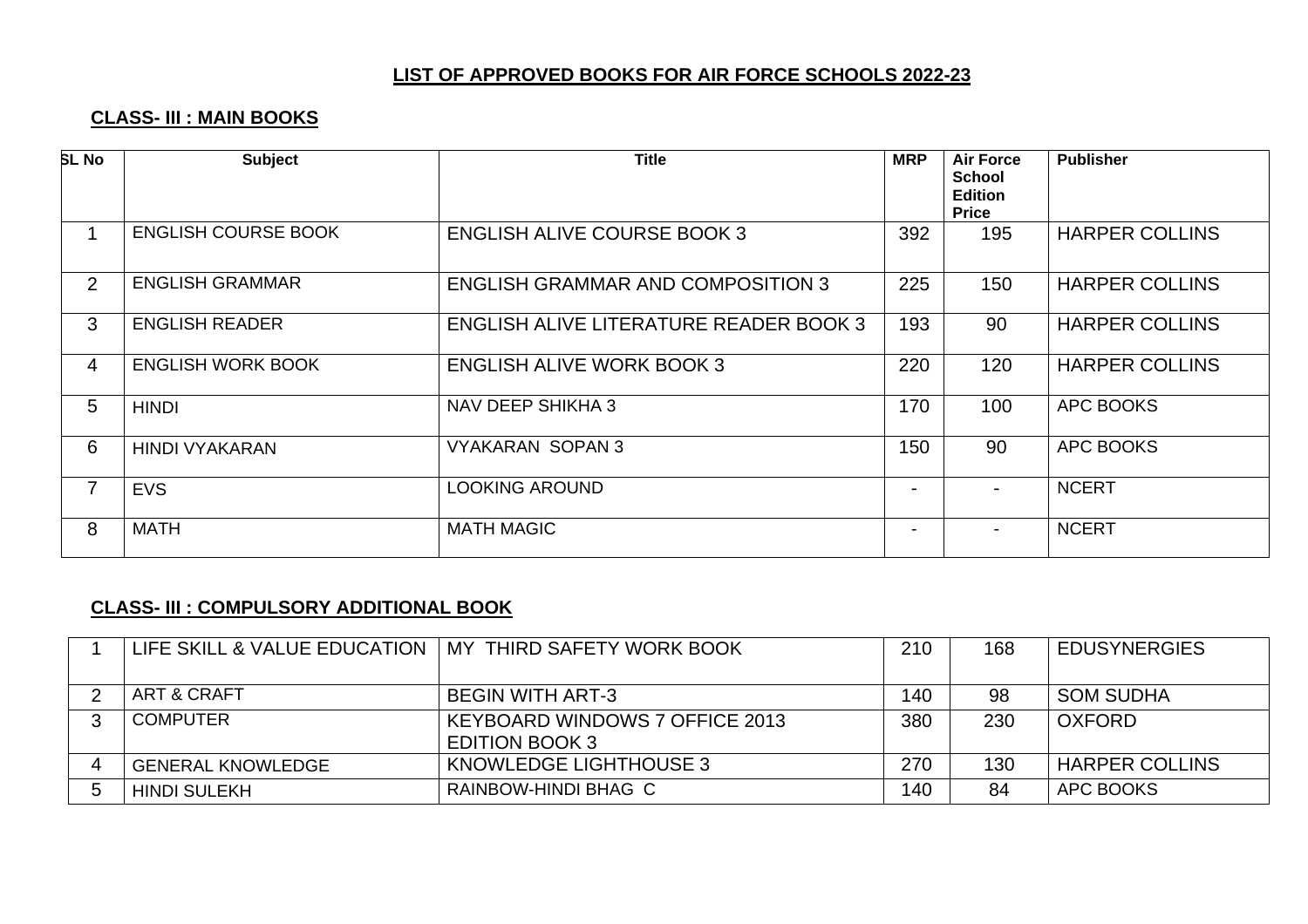# **CLASS- IV : MAIN BOOKS**

| <b>SL</b><br><b>No</b> | <b>Subject</b>             | <b>Title</b>                                  | <b>MRP</b> | <b>Air Force</b><br><b>School</b><br><b>Edition</b><br><b>Price</b> | <b>Publisher</b>      |
|------------------------|----------------------------|-----------------------------------------------|------------|---------------------------------------------------------------------|-----------------------|
|                        | <b>ENGLISH COURSE BOOK</b> | <b>ENGLISH ALIVE COURSE BOOK 4</b>            | 407        | 200                                                                 | <b>HARPER COLLINS</b> |
| $\overline{2}$         | <b>ENGLISH GRAMMAR</b>     | <b>ENGLISH GRAMMAR AND COMPOSITION 4</b>      | 245        | 160                                                                 | <b>HARPER COLLINS</b> |
| 3                      | <b>ENGLISH READER</b>      | <b>ENGLISH ALIVE LITERATURE READER BOOK 4</b> | 203        | 90                                                                  | <b>HARPER COLLINS</b> |
| 4                      | <b>ENGLISH WORK BOOK</b>   | <b>ENGLISH ALIVE WORK BOOK 4</b>              | 231        | 120 <sub>1</sub>                                                    | <b>HARPER COLLINS</b> |
| 5                      | <b>HINDI</b>               | <b>GUNJAN HINDI PATHMALA 4</b>                | 350        | 193                                                                 | <b>MADHUBAN</b>       |
| 6                      | <b>HINDI VYAKARAN</b>      | VYAKARAN LATIKA 4                             | 298        | 164                                                                 | <b>MADHUBAN</b>       |
| $\overline{7}$         | <b>EVS</b>                 | <b>LOOKING AROUND</b>                         |            |                                                                     | <b>NCERT</b>          |
| 8                      | <b>MATH</b>                | <b>MATH MAGIC 4</b>                           |            |                                                                     | <b>NCERT</b>          |

#### **CLASS- IV : COMPULSORY ADDITIONAL BOOK**

| LIFE SKILL & VALUE EDN   | MY FOURTH SAFETY WORK BOOK | 210 | 168 | <b>EDUSYNERGIES</b> |
|--------------------------|----------------------------|-----|-----|---------------------|
| <b>ART &amp; CRAFT</b>   | <b>BEGIN WITH ART-4</b>    | 140 | 98  | <b>SOM SUDHA</b>    |
| <b>COMPUTER</b>          | <b>COMPU KID 4</b>         | 185 | 102 | <b>ACEVISION</b>    |
| <b>GENERAL KNOWLEDGE</b> | RISE UP GK 4               | 230 | 126 | <b>ACEVISION</b>    |
| <b>HINDI SULEKH</b>      | <b>SULEKH CHITRAMALA 4</b> | 185 | 102 | <b>MADHUBAN</b>     |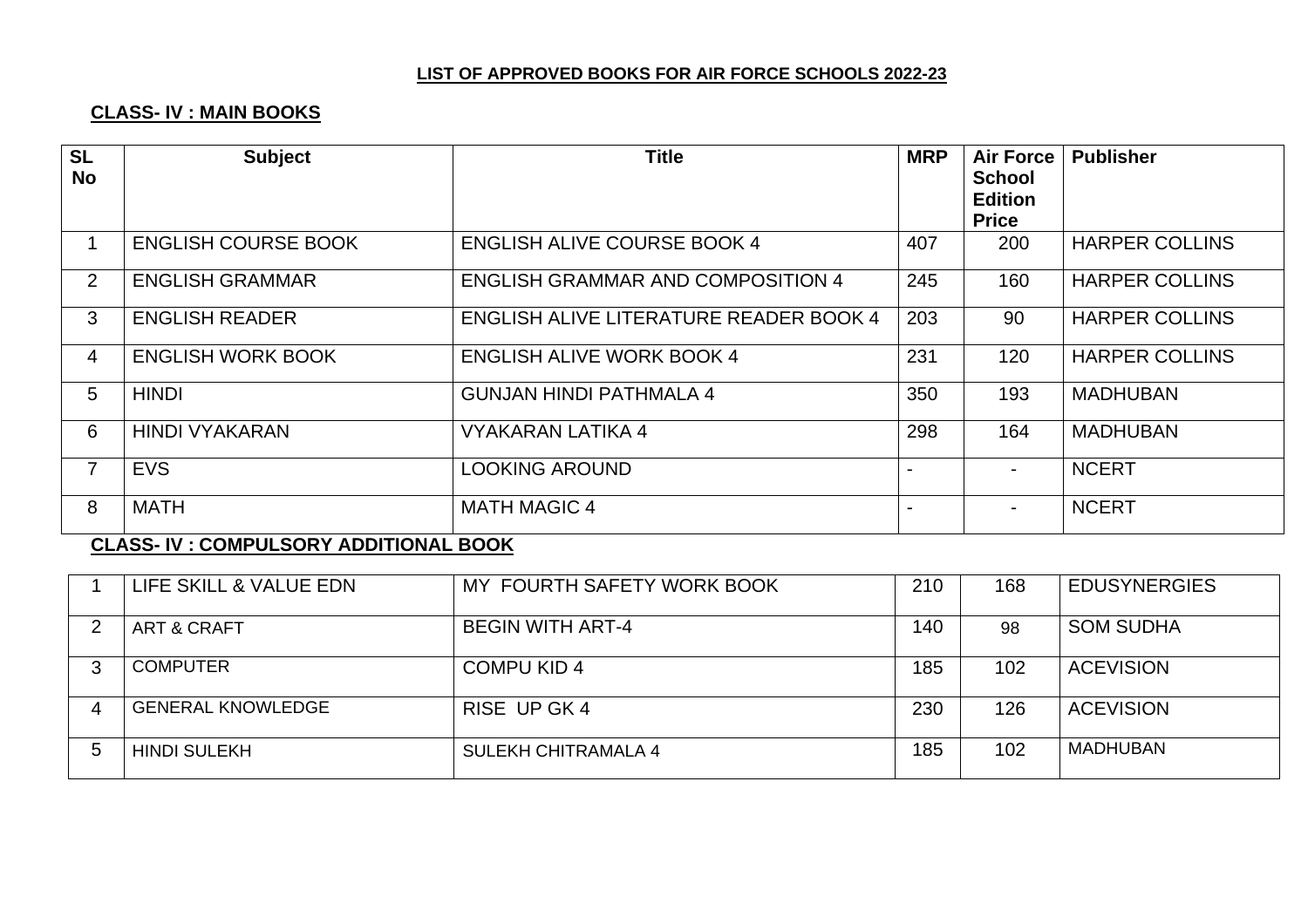# **CLASS- V : MAIN BOOKS**

| <b>SL</b><br><b>No</b> | <b>Subject</b>             | <b>Title</b>                                  | <b>MRP</b>               | <b>Air Force</b><br><b>School</b><br><b>Edition</b><br><b>Price</b> | <b>Publisher</b>      |
|------------------------|----------------------------|-----------------------------------------------|--------------------------|---------------------------------------------------------------------|-----------------------|
|                        | <b>ENGLISH COURSE BOOK</b> | <b>ENGLISH ALIVE COURSE BOOK 5</b>            | 413                      | 205                                                                 | <b>HARPER COLLINS</b> |
| 2                      | <b>ENGLISH GRAMMAR</b>     | <b>ENGLISH GRAMMAR AND COMPOSITION 5</b>      | 299                      | 190                                                                 | <b>HARPER COLLINS</b> |
| $\mathbf{3}$           | <b>ENGLISH READER</b>      | <b>ENGLISH ALIVE LITERATURE READER BOOK 5</b> | 214                      | 95                                                                  | <b>HARPER COLLINS</b> |
| $\overline{4}$         | <b>ENGLISH WORK BOOK</b>   | <b>ENGLISH ALIVE WORK BOOK 5</b>              | 235                      | 130                                                                 | <b>HARPER COLLINS</b> |
| 5                      | <b>HINDI</b>               | <b>GUNJAN HINDI PATHMALA 5</b>                | 355                      | 195                                                                 | <b>MADHUBAN</b>       |
| 6                      | <b>HINDI VYAKARAN</b>      | VYAKARAN LATIKA 5                             | 315                      | 173                                                                 | <b>MADHUBAN</b>       |
| $\overline{7}$         | <b>EVS</b>                 | <b>LOOKING AROUND</b>                         | $\overline{\phantom{a}}$ |                                                                     | <b>NCERT</b>          |
| 8                      | <b>MATH</b>                | <b>MATH MAGIC 5</b>                           | $\blacksquare$           |                                                                     | <b>NCERT</b>          |

#### **CLASS- V : COMPULSORY ADDITIONAL BOOK**

|   | LIFE SKILL & VALUE EDN   | MY FIFTH SAFETY WORK BOOK  | 210 | 168 | <b>EDUSYNERGIES</b>  |
|---|--------------------------|----------------------------|-----|-----|----------------------|
| 2 | <b>ART &amp; CRAFT</b>   | <b>BEGIN WITH ART-5</b>    | 140 | 98  | <b>SOM SUDHA</b>     |
| 3 | <b>COMPUTER</b>          | <b>COMPU KID 5</b>         | 195 | 107 | <b>ACEVISION</b>     |
| 4 | <b>GENERAL KNOWLEDGE</b> | KNOWLEDGE LIGHTHOUSE 5     | 280 | 145 | <b>HAPER COLLINS</b> |
| b | <b>HINDI SULEKH</b>      | <b>SULEKH CHITRAMALA 5</b> | 185 | 102 | <b>MADHUBAN</b>      |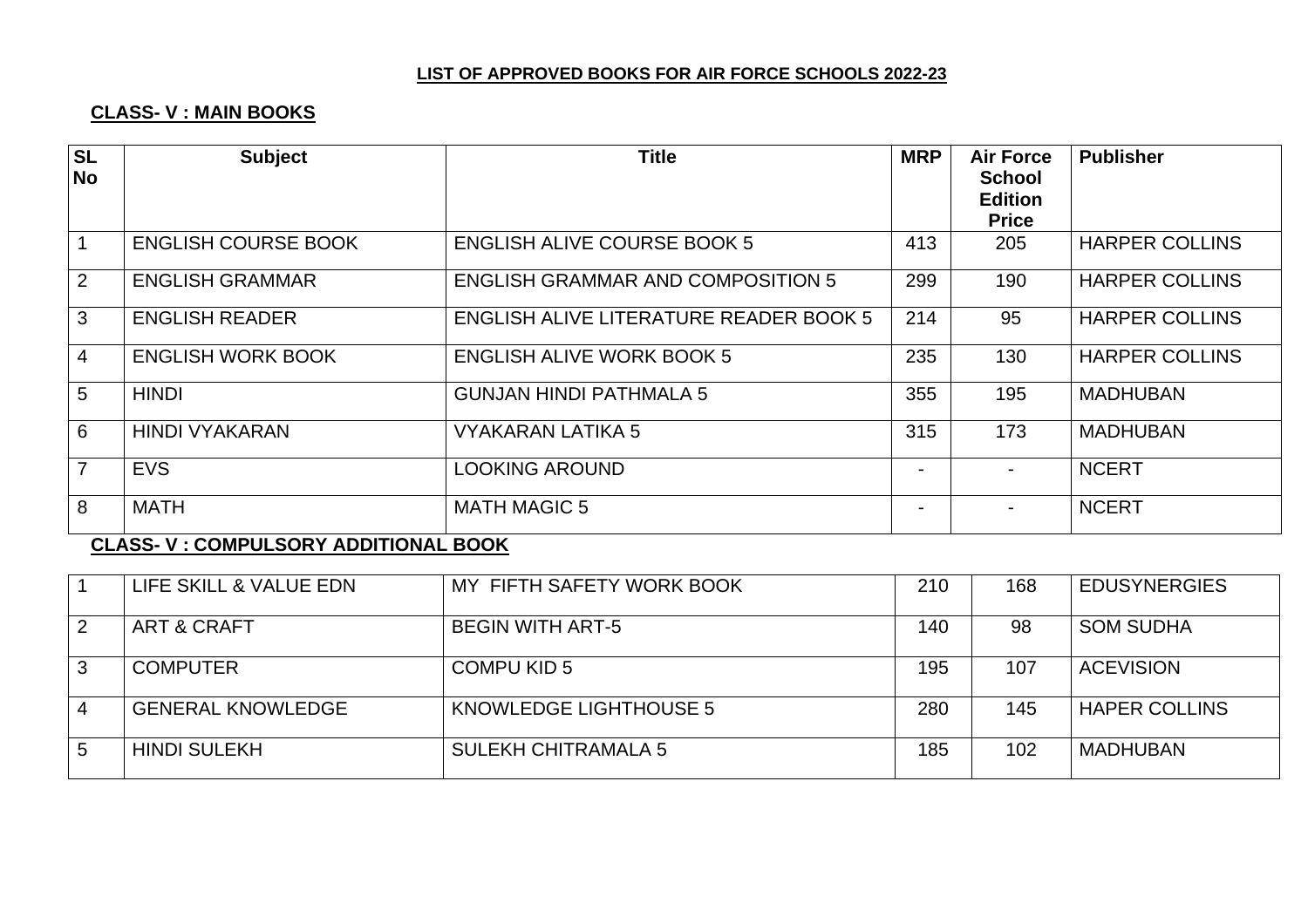#### **CLASS- VI : MAIN BOOKS**

|              | <b>Subject</b>   | <b>Title</b>                                                                                                                                                            | <b>MRP</b>               | A FS<br><b>Edition Price</b> | <b>Publisher</b>      |
|--------------|------------------|-------------------------------------------------------------------------------------------------------------------------------------------------------------------------|--------------------------|------------------------------|-----------------------|
|              |                  | <b>ENGLISH ALIVE COURSE BOOK 6</b>                                                                                                                                      | 417                      | 210                          | <b>HARPER COLLINS</b> |
|              |                  | <b>ENGLISH GRAMMAR AND COMPOSITION 6</b>                                                                                                                                | 315                      | 200                          | <b>HARPER COLLINS</b> |
|              |                  | <b>ENGLISH ALIVE LITERATURE READER BOOK 6</b>                                                                                                                           | 225                      | 115                          | <b>HARPER COLLINS</b> |
|              |                  | <b>ENGLISH ALIVE WORK BOOK 6</b>                                                                                                                                        | 230                      | 135                          | <b>HARPER COLLINS</b> |
| <b>HINDI</b> |                  | <b>VASANT1</b>                                                                                                                                                          | $\blacksquare$           | $\blacksquare$               | <b>NCERT</b>          |
| <b>HINDI</b> |                  | <b>BAL RAMKATHA</b>                                                                                                                                                     | $\blacksquare$           | $\blacksquare$               | <b>NCERT</b>          |
|              |                  | VYAKARAN LATIKA 6                                                                                                                                                       | 375                      | 206                          | <b>MADHUBAN</b>       |
|              |                  | RIDHI SANSKRITAM PATHYAPUSTAKAM 6                                                                                                                                       | 290                      | 160                          | <b>MADHUBAN</b>       |
|              | <b>HISTORY</b>   | <b>OUR PAST-I</b>                                                                                                                                                       | $\blacksquare$           |                              | <b>NCERT</b>          |
|              | <b>GEOGRAPHY</b> | THE EARTH OUR HABITAT                                                                                                                                                   | $\overline{\phantom{0}}$ |                              | <b>NCERT</b>          |
| <b>SST</b>   | <b>CIVICS</b>    | <b>SOCIAL &amp; POLITICAL LIFE-I</b>                                                                                                                                    | $\blacksquare$           | $\blacksquare$               | <b>NCERT</b>          |
| <b>MATH</b>  |                  | <b>MATHEMATICS</b>                                                                                                                                                      | $\blacksquare$           | ۰                            | <b>NCERT</b>          |
|              |                  | <b>SCIENCE</b>                                                                                                                                                          | $\blacksquare$           |                              | <b>NCERT</b>          |
|              |                  | <b>ENGLISH COURSE BOOK</b><br><b>ENGLISH GRAMMAR</b><br><b>ENGLISH READER</b><br><b>ENGLISH WORK BOOK</b><br><b>HINDI VYAKARAN</b><br><b>SANSKRIT</b><br><b>SCIENCE</b> |                          |                              |                       |

# **COMPULSORY ADDITIONAL BOOK**

| LIFE SKILL & VALUE EDN   | I MY SIXTH SAFETY WORK BOOK  | 210 | 168 | <b>EDUSYNERGIES</b>   |
|--------------------------|------------------------------|-----|-----|-----------------------|
| ART & CRAFT              | BEGIN WITH ART-6             | 200 | 140 | <b>SOM SUDHA</b>      |
| <b>COMPUTER</b>          | IT PLANET PETABYTE-6         | 360 | 234 | <b>PM PUBLISHERS</b>  |
| <b>GENERAL KNOWLEDGE</b> | KNOWLEDGE LIGHTHOUSE 6       | 285 | 140 | <b>HARPER COLLINS</b> |
| <b>ATLAS</b>             | <b>GEMS ATLAS FOR MIDDLE</b> | 349 | 189 | RATNA SAGAR           |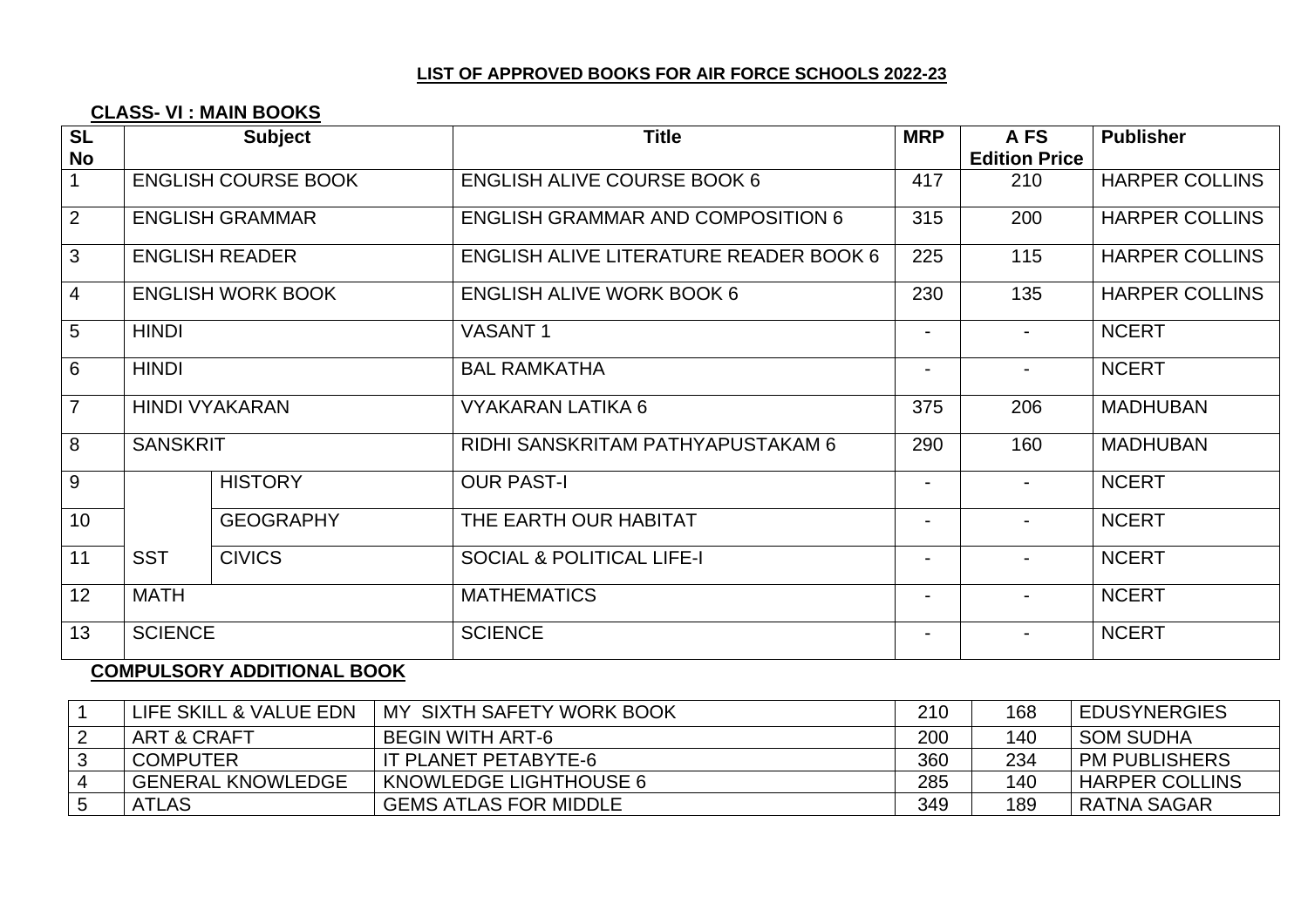# **CLASS- VII : MAIN BOOKS**

| <b>SL</b><br><b>No</b> |                 | <b>Subject</b>             | <b>Title</b>                              | <b>MRP</b>               | <b>AF</b><br><b>Edition</b><br><b>Price</b> | <b>Publisher</b>      |
|------------------------|-----------------|----------------------------|-------------------------------------------|--------------------------|---------------------------------------------|-----------------------|
| $\mathbf{1}$           |                 | <b>ENGLISH COURSE BOOK</b> | <b>ENGLISH ALIVE COURSE BOOK 7</b>        | 423                      | 220                                         | <b>HARPER COLLINS</b> |
| $\overline{2}$         |                 | <b>ENGLISH GRAMMAR</b>     | <b>ENGLISH GRAMMAR AND COMPOSITION 7</b>  | 330                      | 210                                         | <b>HARPER COLLINS</b> |
| 3                      |                 | <b>ENGLISH READER</b>      | ENGLISH ALIVE LITERATURE READER BOOK<br>7 | 230                      | 115                                         | <b>HARPER COLLINS</b> |
| 4                      |                 | <b>ENGLISH WORK BOOK</b>   | <b>ENGLISH ALIVE WORK BOOK 7</b>          | 235                      | 140                                         | <b>HARPER COLLINS</b> |
| 5                      | <b>HINDI</b>    |                            | <b>VASANT 2</b>                           | $\overline{\phantom{a}}$ | $\blacksquare$                              | <b>NCERT</b>          |
| 6                      | <b>HINDI</b>    |                            | <b>BAL MAHABHARAT KATHA</b>               |                          | $\blacksquare$                              | <b>NCERT</b>          |
| $\overline{7}$         |                 | <b>HINDI VYAKARAN</b>      | <b>VYAKARAN LATIKA 7</b>                  | 395                      | 217                                         | <b>MADHUBAN</b>       |
| 8                      | <b>SANSKRIT</b> |                            | RIDHI SANSKRITAM PATHYAPUSTAKAM 7         | 295                      | 162                                         | <b>MADHUBAN</b>       |
| 9                      |                 | <b>HISTORY</b>             | <b>OUR PAST-II</b>                        | $\overline{\phantom{a}}$ | $\sim$                                      | <b>NCERT</b>          |
| 10                     |                 | <b>GEOGRAPHY</b>           | <b>OUR ENVIRONMENT</b>                    | $\overline{\phantom{a}}$ | $\sim$                                      | <b>NCERT</b>          |
| 11                     | <b>SST</b>      | <b>CIVICS</b>              | <b>SOCIAL &amp; POLITICAL LIFE-II</b>     | $\blacksquare$           | $\blacksquare$                              | <b>NCERT</b>          |
| 12                     | <b>MATH</b>     |                            | <b>MATHEMATICS</b>                        | $\blacksquare$           | $\blacksquare$                              | <b>NCERT</b>          |
| 13                     | <b>SCIENCE</b>  |                            | <b>SCIENCE</b>                            |                          |                                             | <b>NCERT</b>          |

#### **COMPULSORY ADDITIONAL BOOK**

| LIFE SKILL & VALUE EDN   | MY SEVENTH SAFETY WORK BOOK   | 210 | 168 | <b>EDUSYNERGIES</b>   |
|--------------------------|-------------------------------|-----|-----|-----------------------|
| ART & CRAFT              | <b>BEGIN WITH ART-7</b>       | 220 | 154 | <b>SOM SUDHA</b>      |
| <b>COMPUTER</b>          | IT PLANET PETABYTE-7          | 383 | 249 | <b>PM PUBLISHERS</b>  |
| <b>GENERAL KNOWLEDGE</b> | <b>KNOWLEDGE LIGHTHOUSE 7</b> | 290 | 145 | <b>HARPER COLLINS</b> |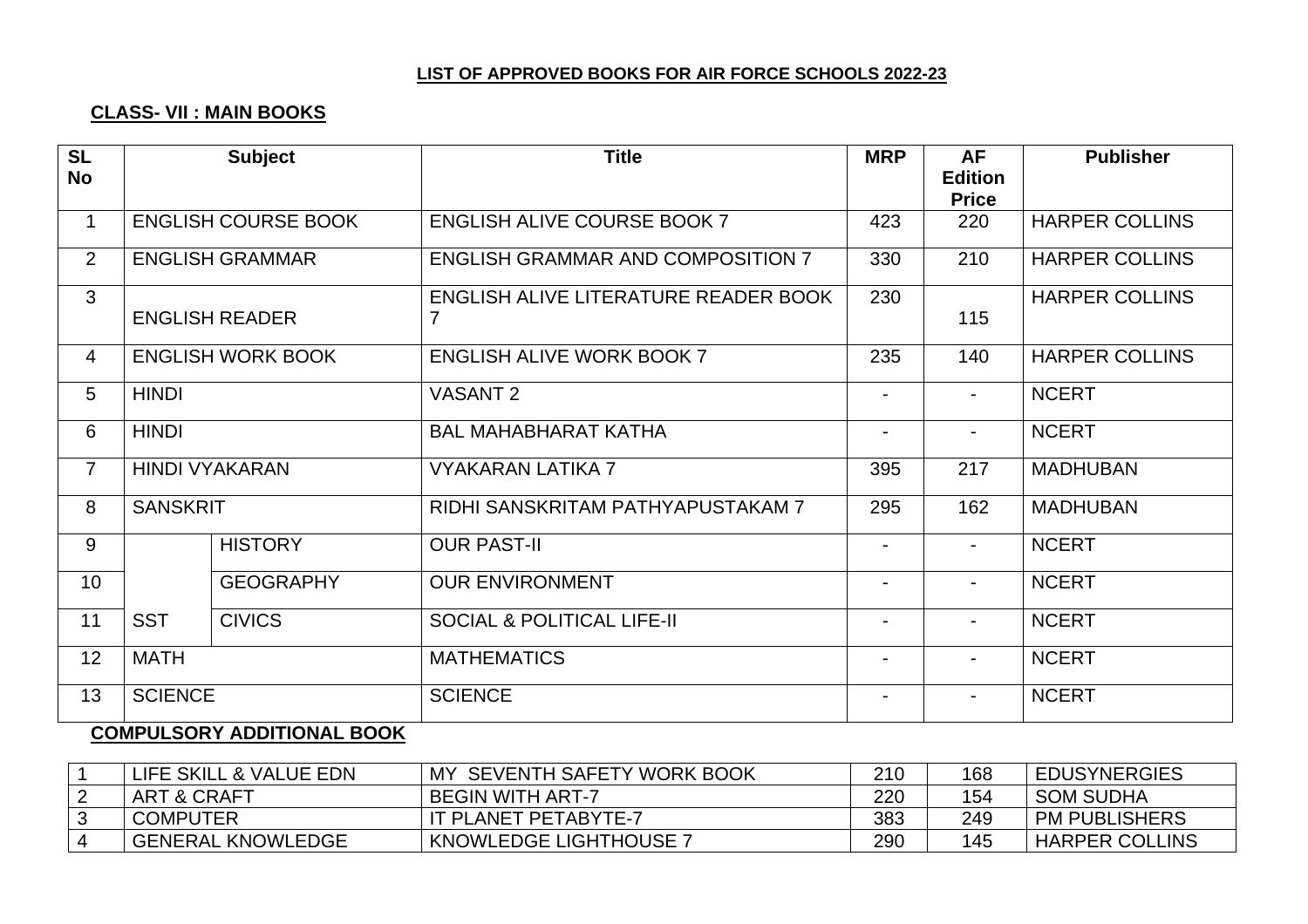#### **CLASS- VIII : MAIN BOOKS**

| $ S_L $<br><b>No</b> |                 | <b>Subject</b>             | <b>Title</b>                                  | <b>MRP</b>               | <b>AFS Edition</b><br><b>Price</b> | <b>Publisher</b>      |
|----------------------|-----------------|----------------------------|-----------------------------------------------|--------------------------|------------------------------------|-----------------------|
| $\mathbf 1$          |                 | <b>ENGLISH COURSE BOOK</b> | <b>ENGLISH ALIVE COURSE BOOK 8</b>            | 427                      | 230                                | <b>HARPER COLLINS</b> |
| 2                    |                 | <b>ENGLISH GRAMMAR</b>     | <b>ENGLISH GRAMMAR AND COMPOSITION 8</b>      | 350                      | 220                                | <b>HARPER COLLINS</b> |
| 3                    |                 | <b>ENGLISH READER</b>      | <b>ENGLISH ALIVE LITERATURE READER BOOK 8</b> | 235                      | 115                                | <b>HARPER COLLINS</b> |
| $\overline{4}$       |                 | <b>ENGLISH WORK BOOK</b>   | <b>ENGLISH ALIVE WORK BOOK 8</b>              | 241                      | 145                                | <b>HARPER COLLINS</b> |
| 5                    | <b>HINDI</b>    |                            | <b>VASANT</b>                                 | $\blacksquare$           |                                    | <b>NCERT</b>          |
| 6                    | <b>HINDI</b>    |                            | <b>BHARAT KI KHOJ</b>                         | $\blacksquare$           |                                    | <b>NCERT</b>          |
| $\overline{7}$       |                 | <b>HINDI VYAKARAN</b>      | VYAKARAN LATIKA 8                             | 395                      | 217                                | <b>MADHUBAN</b>       |
| 8                    | <b>SANSKRIT</b> |                            | RIDHI SANSKRITAM PATHYAPUSTAKAM 8             | 300                      | 217                                | <b>MADHUBAN</b>       |
| 9                    |                 | <b>HISTORY</b>             | <b>OUR PAST-III</b>                           | $\blacksquare$           |                                    | <b>NCERT</b>          |
| 10                   |                 | <b>GEOGRAPHY</b>           | <b>RESOURCES AND DEVELOPMENT</b>              | $\overline{\phantom{0}}$ |                                    | <b>NCERT</b>          |
| 11                   | <b>SST</b>      | <b>CIVICS</b>              | <b>SOCIAL &amp; POLITICAL LIFE-III</b>        |                          |                                    | <b>NCERT</b>          |
| 12                   | <b>MATH</b>     |                            | <b>MATHEMATICS</b>                            |                          |                                    | <b>NCERT</b>          |
| 13                   | <b>SCIENCE</b>  |                            | <b>SCIENCE</b>                                |                          |                                    | <b>NCERT</b>          |

# **COMPULSORY ADDITIONAL BOOK**

| LIFE SKILL & VALUE EDN   | MY EIGHTH SAFETY<br><b>WORK BOOK</b> | 210 | 168 | <b>EDUSYNERGIES</b>   |
|--------------------------|--------------------------------------|-----|-----|-----------------------|
| ART & CRAFT              | BEGIN WITH ART-8                     | 240 | 168 | <b>SOM SUDHA</b>      |
| <b>COMPUTER</b>          | IT PLANET PETABYTE-8                 | 399 | 259 | <b>PM PUBLISHERS</b>  |
| <b>GENERAL KNOWLEDGE</b> | KNOWLEDGE LIGHTHOUSE 8               | 295 | 150 | <b>HARPER COLLINS</b> |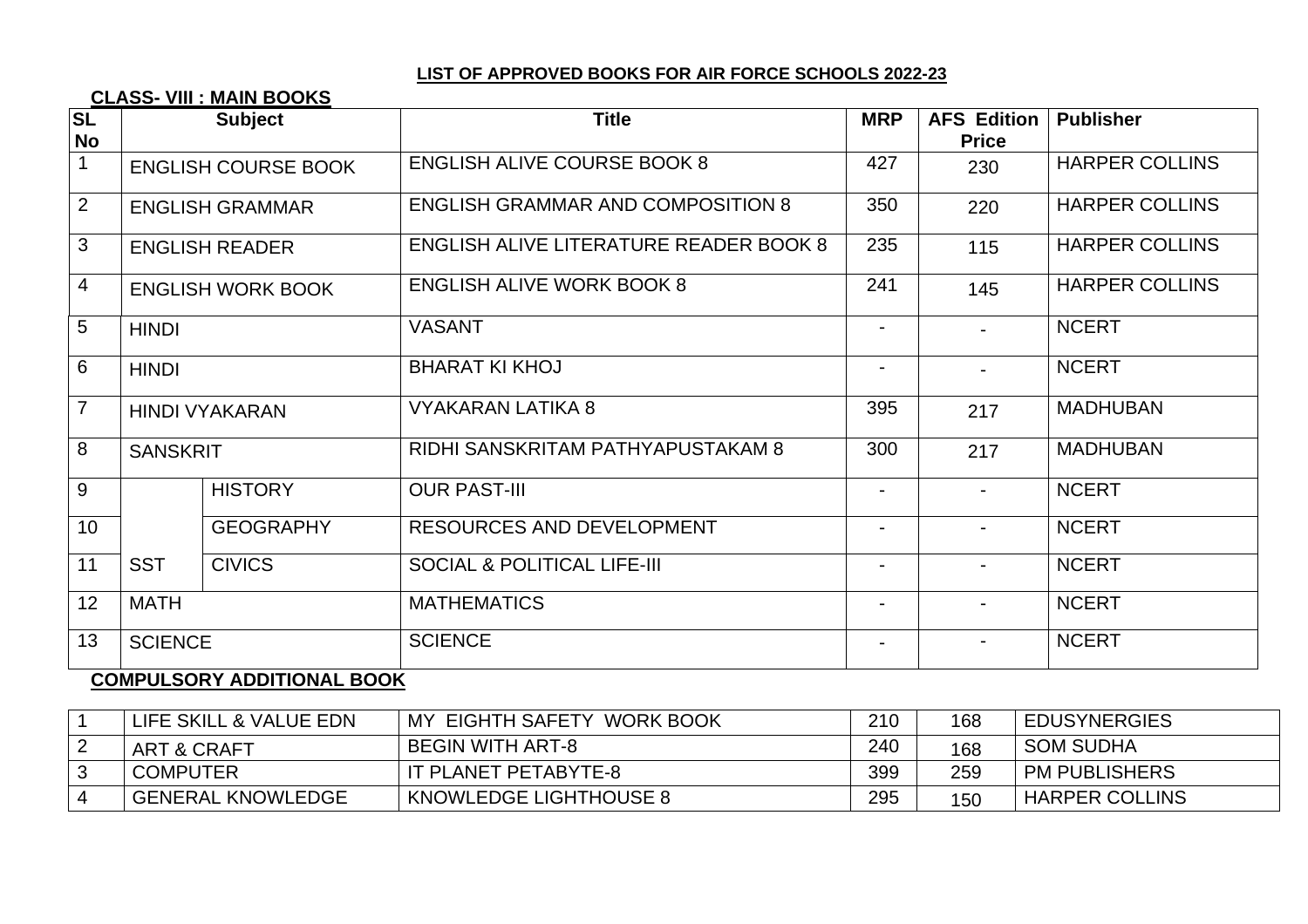# **CLASS- IX: MAIN BOOKS**

| $\overline{\text{SL}}$<br><b>No</b> |                        | <b>Subject</b>              | <b>Title</b>                         | <b>MRP</b>               | <b>AFS</b><br><b>Edition</b><br><b>Price</b> | <b>Publisher</b> |
|-------------------------------------|------------------------|-----------------------------|--------------------------------------|--------------------------|----------------------------------------------|------------------|
| $\mathbf{1}$                        |                        | <b>ENGLISH TEXT BOOK</b>    | <b>BEEHIVE</b>                       | $\blacksquare$           |                                              | <b>NCERT</b>     |
| $\overline{2}$                      |                        | <b>ENGLISH SUPPL READER</b> | <b>MOMENTS</b>                       | $\blacksquare$           |                                              | <b>NCERT</b>     |
| $\mathbf{3}$                        |                        | <b>HINDI(COURSE A)</b>      | <b>KSHITIJ BHAG-I</b>                | $\blacksquare$           |                                              | <b>NCERT</b>     |
| $\overline{4}$                      |                        | HINDI SUPPL(COURSE-A)       | <b>KSHITIJ BHAG-I</b>                | $\blacksquare$           | $\overline{\phantom{0}}$                     | <b>NCERT</b>     |
| $5\phantom{.0}$                     | <b>HINDI(COURSE B)</b> |                             | <b>SPARSH BHAG-I</b>                 | $\blacksquare$           |                                              | <b>NCERT</b>     |
| $6\phantom{1}$                      |                        | HINDI SUPPL(COURSE-B)       | <b>SANCHAYAN BHAG-I</b>              | $\blacksquare$           | $\blacksquare$                               | <b>NCERT</b>     |
| 9                                   |                        | <b>HISTORY</b>              | INDIA AND THE CONTEMPORARY WORLD - I | $\overline{\phantom{0}}$ |                                              | <b>NCERT</b>     |
| 10                                  |                        | <b>GEOGRAPHY</b>            | <b>CONTEMPORARY INDIA - I</b>        | $\blacksquare$           | $\overline{\phantom{0}}$                     | <b>NCERT</b>     |
| 11                                  | <b>SST</b>             | <b>CIVICS</b>               | <b>DEMOCRATIC POLITICS</b>           | $\blacksquare$           |                                              | <b>NCERT</b>     |
| 12                                  |                        | <b>ECONOMICS</b>            | <b>ECONOMICS</b>                     | $\overline{\phantom{a}}$ |                                              | <b>NCERT</b>     |
| 13                                  | <b>MATH</b>            |                             | <b>MATHEMATICS</b>                   | $\blacksquare$           |                                              | <b>NCERT</b>     |
| 14                                  | <b>SCIENCE</b>         |                             | <b>SCIENCE</b>                       | $\blacksquare$           | $\overline{\phantom{0}}$                     | <b>NCERT</b>     |

#### **CLASS- IX: COMPULSORY ADDITIONAL BOOK**

| EDN<br><b>SKIL</b><br><b>LIFE</b><br>. & VALUE | <b>WORK BOOK</b><br>NINTH<br>1 SAFETY<br>. MY | 210 | 168<br>- | <b>EDUSYNERGIES</b> |
|------------------------------------------------|-----------------------------------------------|-----|----------|---------------------|
|                                                |                                               |     |          |                     |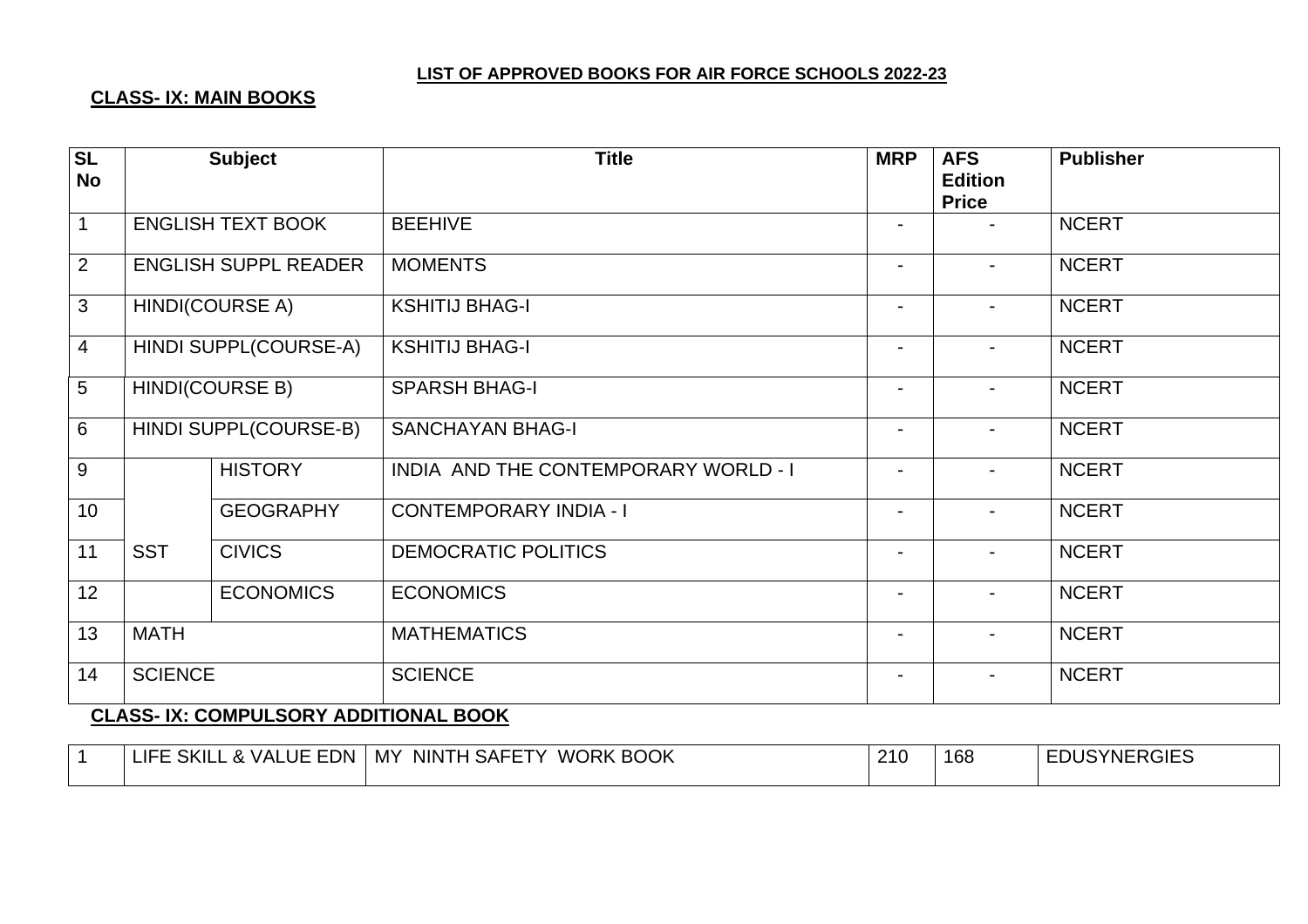# **CLASS- X : MAIN BOOKS**

| <b>SL</b><br><b>No</b> |                       | <b>Subject</b>              | <b>Title</b>                        | <b>MRP</b>               | <b>AFS</b><br><b>Edition</b> | <b>Publisher</b> |
|------------------------|-----------------------|-----------------------------|-------------------------------------|--------------------------|------------------------------|------------------|
|                        |                       |                             |                                     |                          | <b>Price</b>                 |                  |
| 1                      |                       | <b>ENGLISH TEXT BOOK</b>    | <b>FIRST FLIGHT</b>                 | $\blacksquare$           | $\blacksquare$               | <b>NCERT</b>     |
| $\overline{2}$         |                       | <b>ENGLISH SUPPL READER</b> | <b>FOOT PRINTS WITHOUT FEET</b>     | $\blacksquare$           | $\blacksquare$               | <b>NCERT</b>     |
| 3                      |                       | HINDI(COURSE A)             | <b>KSHITIJ BHAG-II</b>              | $\blacksquare$           | $\blacksquare$               | <b>NCERT</b>     |
| $\overline{4}$         |                       | HINDI SUPPL(COURSE-A)       | <b>KSHITIJ BHAG-II</b>              | $\blacksquare$           | $\blacksquare$               | <b>NCERT</b>     |
| 5                      | HINDI(COURSE B)       |                             | <b>SPARSH BHAG-II</b>               | $\blacksquare$           | $\blacksquare$               | <b>NCERT</b>     |
| 6                      | HINDI SUPPL(COURSE-B) |                             | <b>SANCHAYAN BHAG-II</b>            | $\blacksquare$           | $\blacksquare$               | <b>NCERT</b>     |
| 9                      |                       | <b>HISTORY</b>              | INDIA AND THE CONTEMPORARY WORLD-II | $\blacksquare$           | $\blacksquare$               | <b>NCERT</b>     |
| 10 <sup>°</sup>        |                       | <b>GEOGRAPHY</b>            | <b>CONTEMPORARY INDIA-II</b>        | $\blacksquare$           | $\sim$                       | <b>NCERT</b>     |
| 11                     | <b>SST</b>            | <b>CIVICS</b>               | <b>DEMOCRATIC POLITICS-II</b>       | $\overline{\phantom{a}}$ | $\blacksquare$               | <b>NCERT</b>     |
| 12                     |                       | <b>ECONOMICS</b>            | UNDERSTANDING ECONOMIC DEVELOPMENT  | $\overline{\phantom{a}}$ | $\blacksquare$               | <b>NCERT</b>     |
| 13                     | <b>MATH</b>           |                             | <b>MATHEMATICS</b>                  | $\overline{\phantom{a}}$ | $\sim$                       | <b>NCERT</b>     |
| 14                     | <b>SCIENCE</b>        |                             | <b>SCIENCE</b>                      |                          |                              | <b>NCERT</b>     |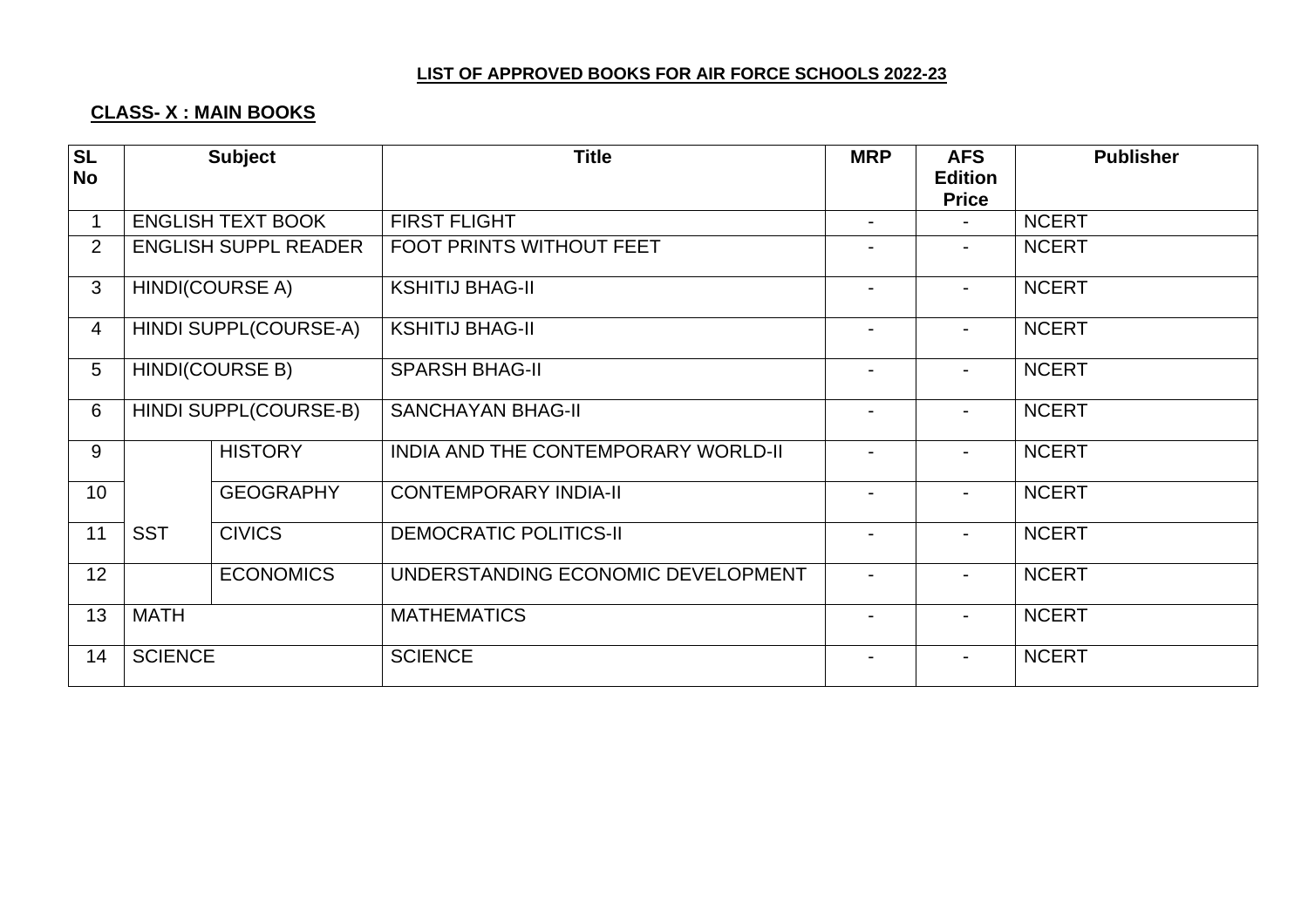# **CLASS- XI : MAIN BOOKS**

| <b>SL</b>       | <b>Subject</b>            | <b>Title</b>             | <b>MRP</b>               | <b>AFS Edition Price</b> | <b>Publisher</b> |
|-----------------|---------------------------|--------------------------|--------------------------|--------------------------|------------------|
| <b>No</b>       |                           |                          |                          |                          |                  |
| $\mathbf{1}$    | <b>ENGLISH CORE</b>       | <b>HORNBILL</b>          | $\overline{\phantom{0}}$ | $\blacksquare$           | <b>NCERT</b>     |
| $\overline{2}$  | SUPPL ENG CORE            | <b>SNAPSHOT</b>          | $\overline{\phantom{a}}$ | $\overline{\phantom{a}}$ | <b>NCERT</b>     |
| 3               | <b>ENGLISH LITERATURE</b> | <b>WOVEN WORDS</b>       | $\overline{\phantom{0}}$ | $\blacksquare$           | <b>NCERT</b>     |
| $\overline{4}$  | <b>HINDI CORE</b>         | <b>AROH BHAG I</b>       | $\blacksquare$           | $\blacksquare$           | <b>NCERT</b>     |
| 5               | <b>HINDI SUPPL</b>        | <b>VITAN BHAG I</b>      | $\blacksquare$           | $\overline{\phantom{a}}$ | <b>NCERT</b>     |
| 6               | <b>CORE &amp; LIT</b>     | ABHVYAKTI AUR MADHAYAM   | $\overline{\phantom{0}}$ | $\blacksquare$           | <b>NCERT</b>     |
| $\overline{7}$  | <b>HINDI LITERATURE</b>   | <b>ANTARA BHAG-1</b>     | $\overline{\phantom{a}}$ | $\overline{\phantom{a}}$ | <b>NCERT</b>     |
| 8               | <b>SUPPL HINDI</b>        | <b>ANTARA BHAG I</b>     | Ξ.                       | $\blacksquare$           | <b>NCERT</b>     |
| 9               | <b>MATEMATICS</b>         | <b>MATHEMATICS</b>       | $\overline{\phantom{0}}$ | $\blacksquare$           | <b>NCERT</b>     |
| 10 <sup>1</sup> | <b>BIOLOGY</b>            | <b>BIOLOGY</b>           | $\blacksquare$           | $\overline{\phantom{a}}$ | <b>NCERT</b>     |
| 11              | <b>CHEMISTRY</b>          | <b>CHEMISTRY PART I</b>  | Ξ.                       | $\blacksquare$           | <b>NCERT</b>     |
| 12              | <b>CHEMISTRY</b>          | <b>CHEMISTRY PART II</b> | $\blacksquare$           | $\overline{\phantom{a}}$ | <b>NCERT</b>     |
| 13              | <b>PHYSICS</b>            | PHYSICS PART I           | $\blacksquare$           | $\overline{\phantom{a}}$ | <b>NCERT</b>     |
| 14              | <b>PHYSICS</b>            | PHYSICS PART II          | $\overline{\phantom{a}}$ | $\overline{\phantom{a}}$ | <b>NCERT</b>     |
| 15              | <b>HISTORY</b>            | THEMES IN WORLD HISTORY  | $\blacksquare$           | $\blacksquare$           | <b>NCERT</b>     |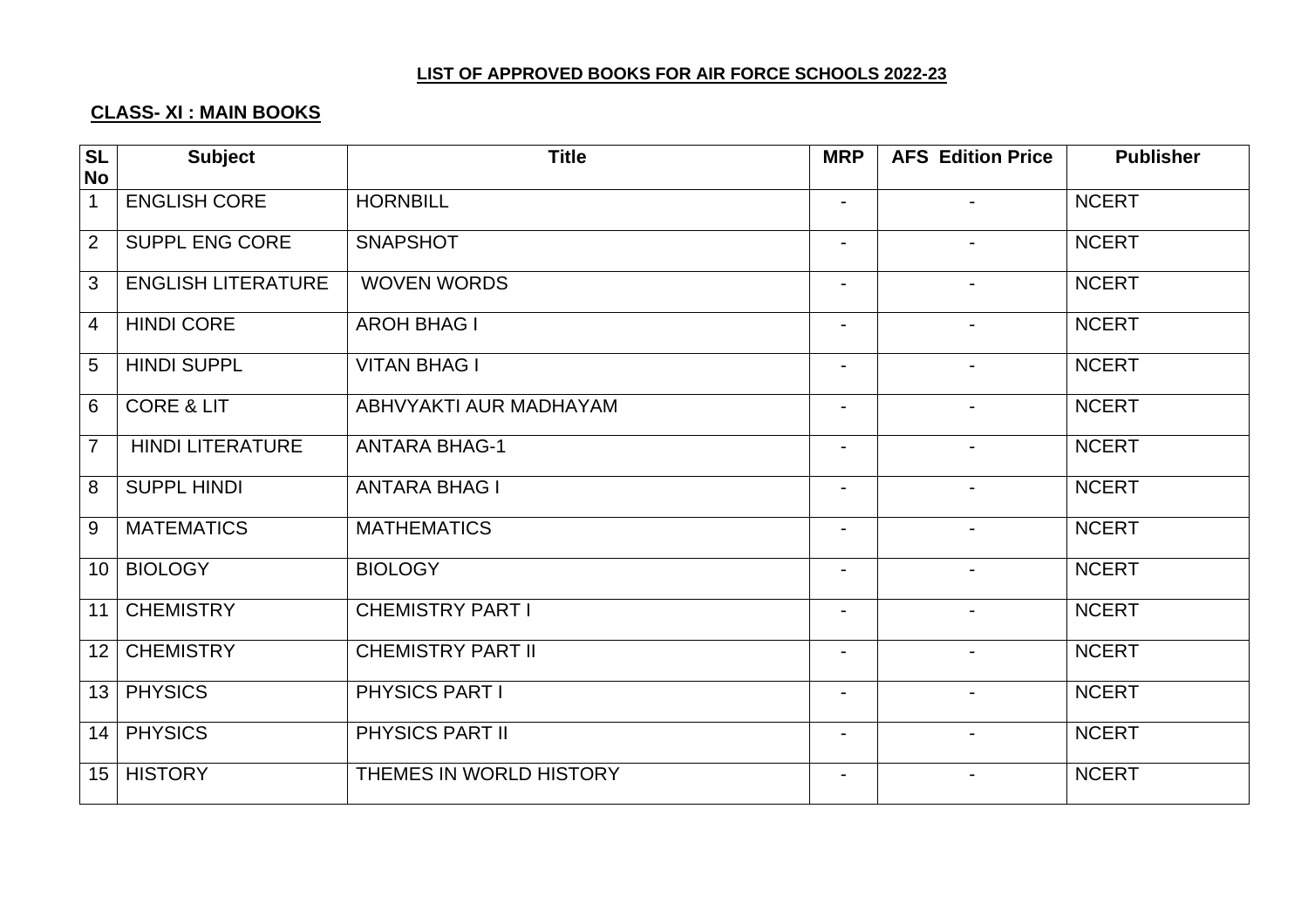# **CLASS- XI : MAIN BOOKS**

| <b>SL</b><br><b>No</b> | <b>Subject</b>           | <b>Title</b>                              | <b>MRP</b> | <b>AFS</b><br><b>Edition</b><br><b>Price</b> | <b>Publisher</b> |
|------------------------|--------------------------|-------------------------------------------|------------|----------------------------------------------|------------------|
| 16                     | <b>GEOGRAPHY</b>         | <b>FUNDAMENTALS OF PHYSICAL GEOGRAPHY</b> |            |                                              | <b>NCERT</b>     |
| 17                     | <b>GEOGRAPHY</b>         | <b>INDIA PHYSICAL ENVIRONMENT</b>         |            | $\blacksquare$                               | <b>NCERT</b>     |
| 18                     | <b>GEOGRAPHY</b>         | <b>PRACTICAL WORK IN GEOGRAPHY PART I</b> |            |                                              | <b>NCERT</b>     |
| 19                     | <b>ECONOMICS</b>         | <b>STATISTICS FOR ECONOMICS</b>           |            |                                              | <b>NCERT</b>     |
| 20                     | <b>ECONOMICS</b>         | <b>INDIAN ECONOMICS DEVELOPMENT</b>       |            |                                              | <b>NCERT</b>     |
| 21                     | POLITICAL SCIENCE        | <b>INDIAN CONSTITUTION AT WORK</b>        |            | $\overline{\phantom{0}}$                     | <b>NCERT</b>     |
| 22                     | <b>POLITICAL SCIENCE</b> | <b>POLITICAL THEORY PART II</b>           |            |                                              | <b>NCERT</b>     |
| 23                     | <b>BUSINESS STUDIES</b>  | <b>BUSINESS STUDIES</b>                   |            |                                              | <b>NCERT</b>     |
| 24                     | <b>ACCOUNTANCY</b>       | <b>ACCOUNTANCY PART I</b>                 |            |                                              | <b>NCERT</b>     |
| 25                     | <b>ACCOUNTANCY</b>       | <b>ACCOUNTANCY PART II</b>                |            |                                              | <b>NCERT</b>     |

# **CLASS- XI : ADDITIONAL STUDY BOOK**

| LAB MANUAL PHYSICS   | <b>TOGETHER WITH PHYSICS LAB MANUAL CLASS 11</b> | 428 | 146 | <b>RACHNA SAGAR</b> |
|----------------------|--------------------------------------------------|-----|-----|---------------------|
| LAB MANUAL CHEMISTRY | TOGETHER WITH CHEMISTRY LAB MANUAL CLASS 11      | 408 | 143 | <b>RACHNA SAGAR</b> |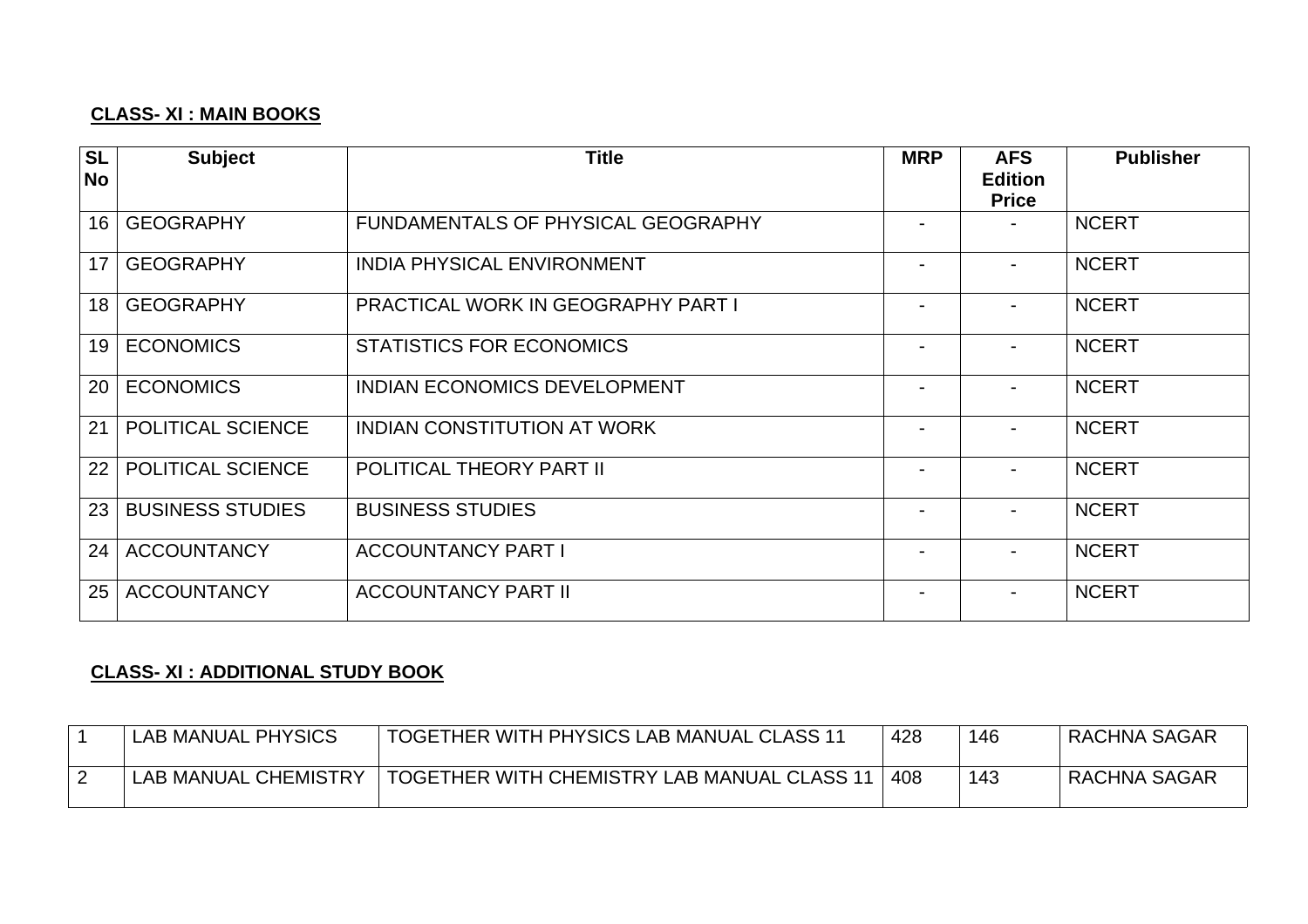# **CLASS- XII : MAIN BOOKS**

| <b>SL</b><br><b>No</b> | <b>Subject</b>            | <b>Title</b>               | <b>MRP</b>     | <b>AFS Edition</b><br><b>Price</b> | <b>Publisher</b> |
|------------------------|---------------------------|----------------------------|----------------|------------------------------------|------------------|
| $\mathbf 1$            | <b>ENGLISH CORE</b>       | <b>FLAMINGO</b>            | $\blacksquare$ |                                    | <b>NCERT</b>     |
| $\overline{2}$         | SUPPL ENG CORE            | <b>VISTAS</b>              | $\sim$         | $\sim$                             | <b>NCERT</b>     |
| $\mathbf{3}$           | <b>ENGLISH LITERATURE</b> | <b>KALEIDEOSCOPE</b>       | $\blacksquare$ | $\sim$                             | <b>NCERT</b>     |
| $\overline{4}$         | <b>HINDI CORE</b>         | <b>AROH BHAG II</b>        | $\blacksquare$ | $\blacksquare$                     | <b>NCERT</b>     |
| 5                      | <b>HINDI SUPPL</b>        | <b>VITAN BHAG II</b>       | $\blacksquare$ | $\overline{\phantom{0}}$           | <b>NCERT</b>     |
| 6                      | <b>CORE &amp; LIT</b>     | ABHVYAKTI AUR MADHAYAM     | $\sim$         | $\sim$                             | <b>NCERT</b>     |
| $\overline{7}$         | <b>HINDI LITERATURE</b>   | <b>ANTARA BHAG-II</b>      | $\blacksquare$ | $\blacksquare$                     | <b>NCERT</b>     |
| 8                      | <b>SUPPL HINDI</b>        | <b>ANTARA BHAG II</b>      | $\blacksquare$ |                                    | <b>NCERT</b>     |
| 9                      | <b>MATEMATICS</b>         | <b>MATHEMATICS PART I</b>  | $\blacksquare$ | $\overline{\phantom{0}}$           | <b>NCERT</b>     |
| 10                     | <b>MATEMATICS</b>         | <b>MATHEMATICS PART II</b> | $\blacksquare$ | $\blacksquare$                     | <b>NCERT</b>     |
| 11                     | <b>BIOLOGY</b>            | <b>BIOLOGY</b>             | $\blacksquare$ |                                    | <b>NCERT</b>     |
| 12                     | <b>CHEMISTRY</b>          | <b>CHEMISTRY PART I</b>    | $\blacksquare$ | $\blacksquare$                     | <b>NCERT</b>     |
| 13                     | <b>CHEMISTRY</b>          | <b>CHEMISTRY PART II</b>   | $\sim$         | $\sim$                             | <b>NCERT</b>     |
| 14                     | <b>PHYSICS</b>            | PHYSICS PART I             | $\blacksquare$ | $\overline{\phantom{0}}$           | <b>NCERT</b>     |
| 15                     | <b>PHYSICS</b>            | PHYSICS PART II            | $\blacksquare$ | $\overline{\phantom{0}}$           | <b>NCERT</b>     |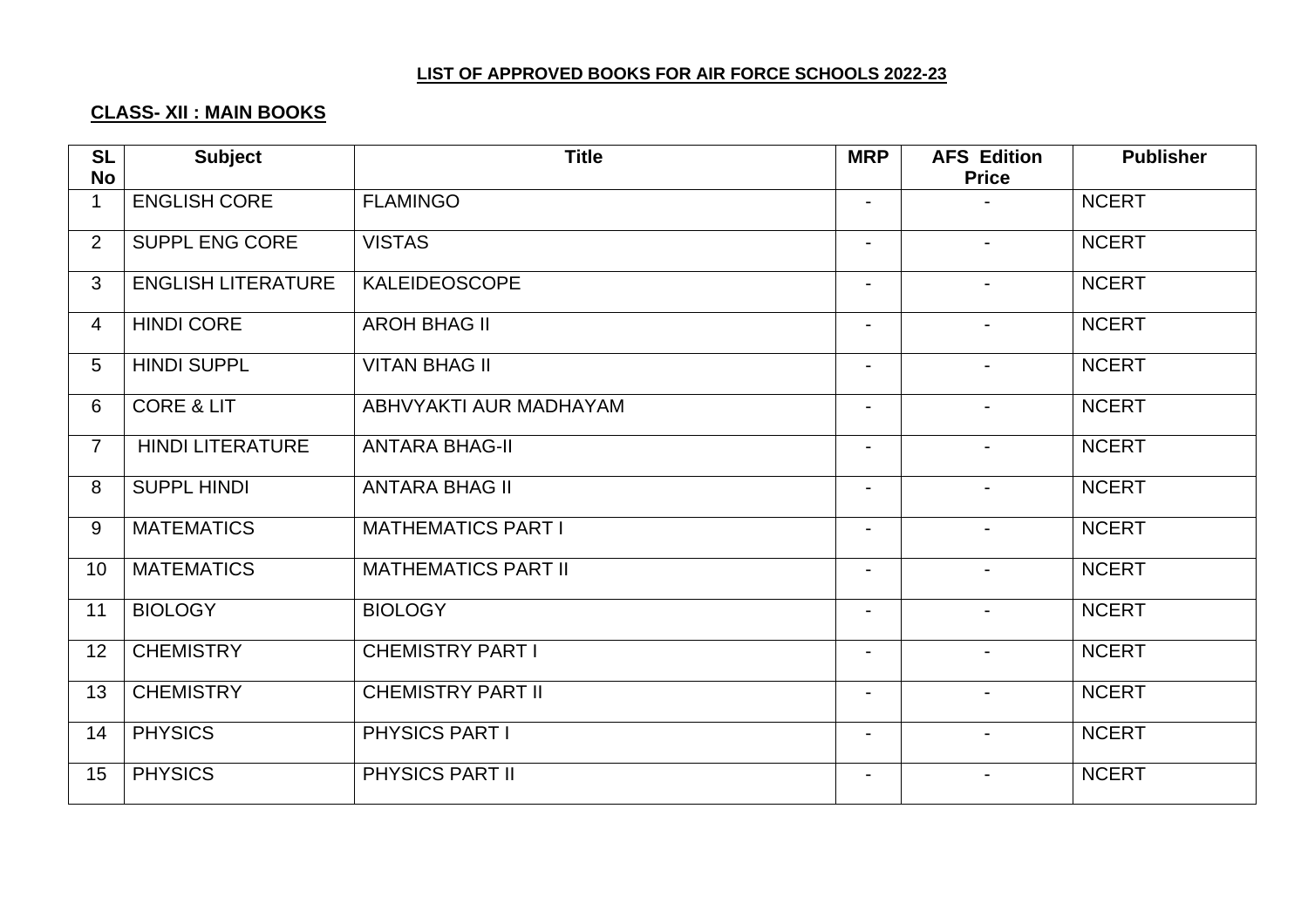# **CLASS- XII : MAIN BOOKS**

| <b>SL</b> | <b>Subject</b><br><b>Title</b> |                                         | <b>MRP</b>               | <b>AFS Edition</b> | <b>Publisher</b> |
|-----------|--------------------------------|-----------------------------------------|--------------------------|--------------------|------------------|
| No        |                                |                                         |                          | <b>Price</b>       |                  |
| 16        | <b>HISTORY</b>                 | THYMES IN INDIAN HISTORY PART I         | $\blacksquare$           |                    | <b>NCERT</b>     |
| 17        | <b>HISTORY</b>                 | THYMES IN INDIAN HISTORY PART II        | -                        |                    | <b>NCERT</b>     |
| 18        | <b>HISTORY</b>                 | THYMES IN INDIAN HISTORY PART III       | $\blacksquare$           |                    | <b>NCERT</b>     |
| 19        | <b>GEOGRAPHY</b>               | <b>FUNDAMENTALS OF HUMAN GEOGRAPHY</b>  | -                        |                    | <b>NCERT</b>     |
| 20        | <b>GEOGRAPHY</b>               | PRACTICAL WORK IN GEOGRAPHY PART II     | Ξ.                       |                    | <b>NCERT</b>     |
| 21        | <b>ECONOMICS</b>               | INTRODUCTORY MICROECONOMICS             | -                        | $\blacksquare$     | <b>NCERT</b>     |
| 22        | <b>ECONOMICS</b>               | INTRODUCTORY MACROECONOMICS             | Ξ.                       | $\blacksquare$     | <b>NCERT</b>     |
| 23        | <b>ECONOMICS</b>               | <b>INDIA: PEOPLE &amp; ECONOMY</b>      | -                        |                    | <b>NCERT</b>     |
| 24        | POLITICAL SCIENCE              | CONTEMPORARY WORLD POLITICS             | -                        | $\blacksquare$     | <b>NCERT</b>     |
| 25        | <b>BUSINESS STUDIES</b>        | <b>BUSINESS STUDIES PART I</b>          | Ξ.                       |                    | <b>NCERT</b>     |
| 26        | <b>BUSINESS STUDIES</b>        | <b>BUSINESS STUDIES PART II</b>         | $\blacksquare$           | $\blacksquare$     | <b>NCERT</b>     |
| 27        |                                | ACCOUNTANCY PART I NOT FOR PROFIT       | -                        |                    | <b>NCERT</b>     |
|           | <b>ACCOUNTANCY</b>             | ORGANISATION AND PARTNERSHIP ACCOUNTS   |                          |                    |                  |
| 28        |                                | ACCOUNTANCY PART II COMPANY ACCOUNT AND | $\overline{\phantom{0}}$ |                    | <b>NCERT</b>     |
|           | <b>ACCOUNTANCY</b>             | ANALYSIS OF FINANCIAL STATEMENTS        |                          |                    |                  |

# **CLASS- XII : ADDITIONAL STUDY BOOK**

| <b>LAB MANUAL PHYSICS</b> | TOGETHER WITH PHYSICS LAB MANUAL CLASS 12   | 418 | 146 | RACHNA SAGAR |
|---------------------------|---------------------------------------------|-----|-----|--------------|
| LAB MANUAL CHEMISTRY      | TOGETHER WITH CHEMISTRY LAB MANUAL CLASS 12 | 438 |     | RACHNA SAGAR |
| <b>LAB MANUAL BIOLOGY</b> | TOGETHER WITH BIOLOGY LAB MANUAL CLASS 12   | 438 |     | RACHNA SAGAR |